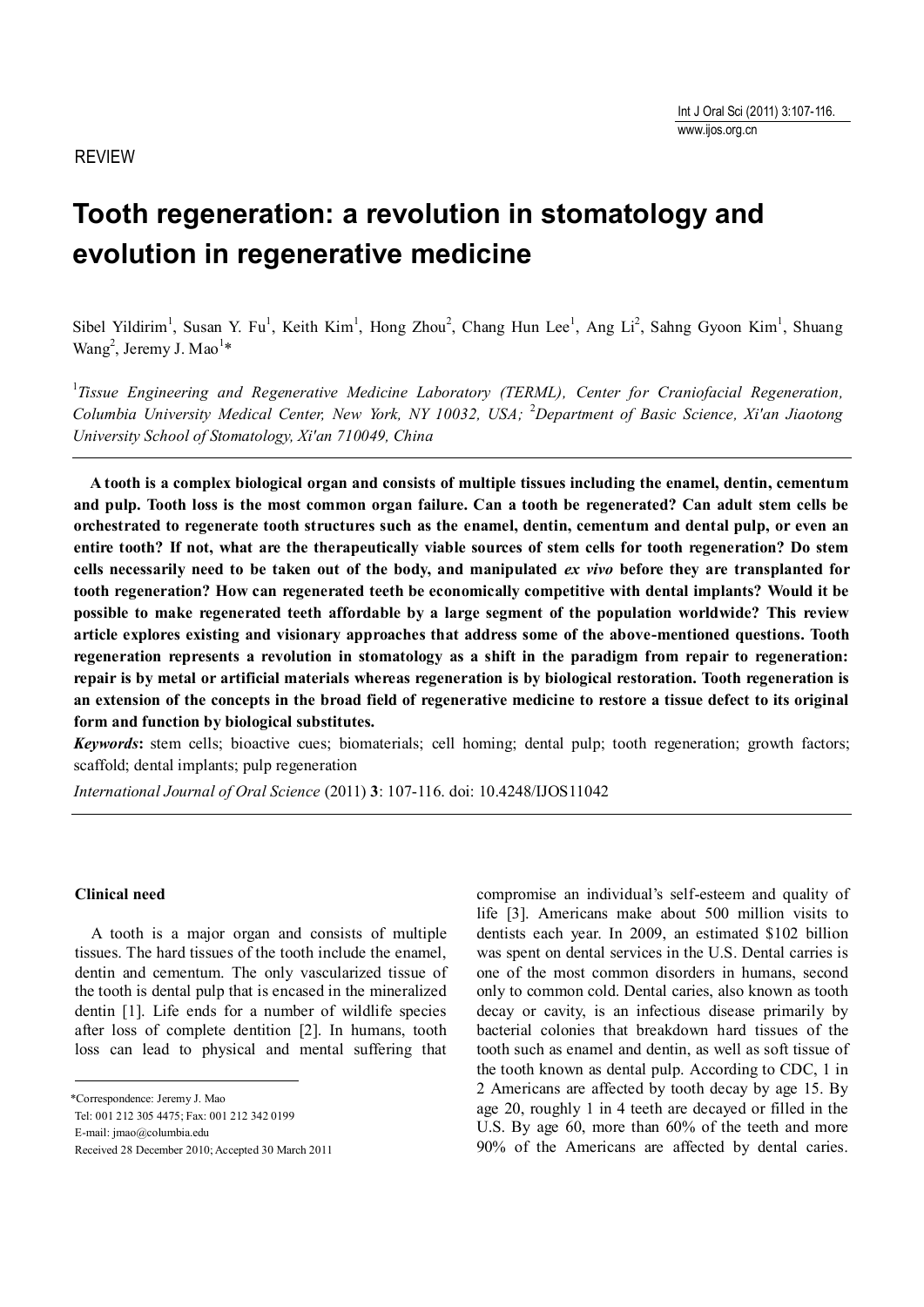Periodontal disease is another major cause for tooth loss. In both children and adults, facial trauma may also lead to tooth loss. Teeth can be congenitally missing, as a phenotype of myriads craniofacial anomalies including cleft palate [4-7]. Resection of orofacial tumors may involve the extraction of teeth. Indeed, tooth loss represents a major challenge for contemporary dentistry or stomatology, and the bulk of daily dental practice.

 Contemporary dentistry or stomatology restores missing teeth by dentures or dental implants. Whereas dental

implants are becoming favorite choices in developed countries, a large segment of the world population, frequently in developing countries, cannot afford dental implants. Dental implants, despite being the currently preferred treatment modality, can fail and will not adapt with surrounding bone that necessarily remodels throughout life [8]. A comparison of dental implants and regenerated teeth is provided in Table 1. Dental profession has had the longstanding aspiration to regenerate teeth [9-11].

**Table 1** Comparison of current dental treatments including dental implants and dentures with tooth regeneration

| Items of comparison  | Dental implants                          | Tooth regeneration                                                |  |  |
|----------------------|------------------------------------------|-------------------------------------------------------------------|--|--|
| Materials            | Artificial materials                     | Regenerated tissues                                               |  |  |
| Bone grafting        | Needed in $\sim$ 50% cases               | Stimulates bone regeneration along with tooth regeneration        |  |  |
| Remodeling potential | Metal fails to remodel with host bone    | Regenerated periodontal bone remodels with existing alveolar bone |  |  |
| Complications        | Aseptic loosening or infections, leading | Regenerated teeth have native defense in dental pulp and perio-   |  |  |
|                      | to implant failure                       | dontal tissues                                                    |  |  |

 Regeneration of teeth can be broadly divided into several areas as listed below. References and review articles are provided for those areas that are not covered in this article.

- Regeneration or *de novo* formation of the entire, anatomically correct teeth (discussed at length below; *c.f*. [12];
- Regeneration of dental pulp (discussed below; *c.f*. [13]);
- Regeneration of dentin based on biological approaches and potentially as biological fillers that may replace current synthetic materials for restorative dentistry  $[14-16]$ ;
- Regeneration of cementum as a part of periodontium regeneration or for loss of cementum and/or dentin resulting from trauma or orthodontic tooth movement [17-18];
- Regeneration of the periodontium including cementum, periodontal ligament and alveolar bone [19- 22];
- Regeneration or synthesis of enamel-like structures that may be used as biological substitute for lost enamel [23-25].

Since a tooth is a biological organ, it is unavoidable that regeneration of various components of the tooth is highly inter-connected. Furthermore, successful regeneration of tooth components does not necessarily translate to regeneration of an entire tooth. The overall objective of this review article is to explore therapeutically viable approaches for tooth regeneration by contrasting cell

transplantation and cell homing approaches.

## **Barriers of tooth regeneration towards clinical applications**

 For the regeneration of the entire tooth or tooth elements, we are ingrained to believe that stem cells and/or other cells must be transplanted. When tissue engineering was initiated as an interdisciplinary approach to heal tissue defects, three key components were proposed: cells, biomaterial scaffolds and signaling factors [26]. There is no question that cells, including stem/ progenitor cells, play central roles in tissue regeneration. However, do cells (including stem/progenitor cells) necessarily need to be taken out of the body, manipulated *ex vivo* and transplanted back into the patient?

Tooth regeneration by cell transplantation is a meritorious approach. However, there are hurdles in the translation of cell-delivery-based tooth regeneration into therapeutics. The most important one of these difficulties is inaccessibility of autologous embryonic tooth germ cells for human applications [9, 27-28]. Xenogenic embryonic tooth germ cells (from non-human species) may elicit immunorejection and tooth dysmorphogenesis. Autologous postnatal tooth germ cells (*e.g.* third molars) or autologous dental pulp stem cells are of limited availability and remain uncentain as a cell source to regenerated an entire tooth. Regardless of cell source, celldelivery approaches for tooth regeneration, similar to cell-based therapies for other tissues, encounter trans-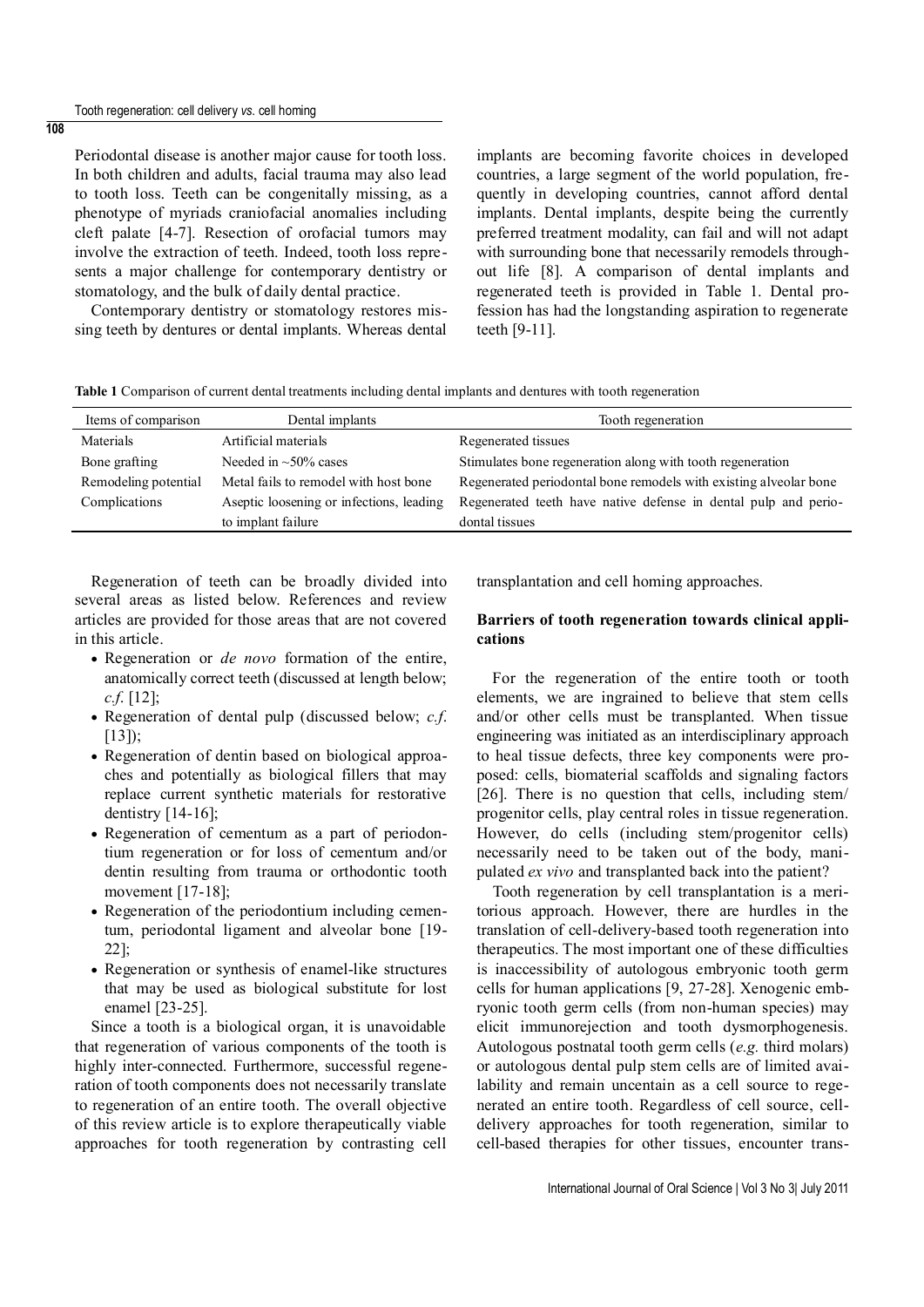lational barriers. The costs of commercialization process and difficulties in regulatory approval in association with *ex vivo* cell manipulation have precluded any significant clinical translation effort to date in tooth regeneration (Table 2). As in tissue engineering of other

biological structures, regeneration of an entire tooth or various tooth structure, including the enamel, dentin, cementum and dental pulp, by cell transplantation encounters a number of scientific, translational and regulatory difficulties [29].

**Table 2** Comparison of cell transplantation *vs*. cell homing approaches for tooth regeneration

| Items of comparison                | Tooth regeneration by cell transplantation | Tooth regeneration by cell homing |  |
|------------------------------------|--------------------------------------------|-----------------------------------|--|
| Isolation of cells from patient    | Yes - autologous cells                     | No                                |  |
| <i>Ex vivo</i> cell manipulation   | Yes                                        | No                                |  |
| Cell transplantation               | Yes                                        | No                                |  |
| Develop into off-the-shelf product | Difficult                                  | Possible                          |  |
| Cost                               | High                                       | Not as high                       |  |

#### **Tooth regeneration by cell transplantation**

Table 3 provides a summary of various cell sources that have been used for tooth regeneration. Disassociated cells of porcine or rat tooth buds in biomaterials yielded putative dentin and enamel organ [30-31]. Tooth bud cells and bone marrow osteoprogenitor cells in collagen, PLGA or silk-protein scaffolds induced putative tooth-like tissues, alveolar bone and periodontal ligament [32-34]. Embryonic oral epithelium and adult mesenchyme together up-regulate odontogenesis genes upon mutual induction, and yielded dental structures upon transplantation into adult renal capsules or jaw bone [35]. Similarly, implantation of E14.5 rat molar rudiments into

adult mouse maxilla produced tooth-like structures with surrounding bone [9, 36]. Multipotent cells of the tooth apical papilla in tricalcium phosphate in minipig incisor extraction sockets generated soft and mineralized tissues of the root [37]. Dental bud cells from unerupted molar tooth of a 1.5-month-old swine were expanded and then seeded in gelatin-chrondroitin-hyaluronan-tri-copolymer scaffold. Cell-seeded scaffolds were implanted autologously in the swine's tooth extraction socket. Thirty-six weeks after implantation, dentin/pulp-like complex structures were identified with odontoblast-like cells and blood vessels in the pulp and appearance of cellular cementum [34]. However, the regenerated teeth were much smaller in size than the normal teeth in the same

**Table 3** Cell sources that have been used for tooth regeneration

| Cell source                                                    | <b>Species</b> | Age                                       | Scaffold                     | Method                                                          | References        |
|----------------------------------------------------------------|----------------|-------------------------------------------|------------------------------|-----------------------------------------------------------------|-------------------|
| Embryonic tooth bud cells                                      | Rat            | E14.5                                     |                              | Implantation into adult mouse<br>maxilla                        | $[27]$            |
| Embryonic tooth bud cells                                      | Mice           | E <sub>14.5</sub>                         | Acid-soluble<br>collagen     | Transplanted into subrenal<br>capsule of 8-week-old mice        | [9, 36]           |
| Adult tooth bud cells                                          | Porcine        | 1,5 months                                | Gelatin-chrondroitin-        | Autotransplantation into<br>swine's original alveolar<br>socket | [34]              |
|                                                                |                |                                           | hyaluronan-tri-<br>copolymer |                                                                 |                   |
| Adult tooth bud cells and<br>bone marrow osteoproge-<br>nitors | Porcine        | 6 months                                  | <b>PGA/PLGA</b>              | implanted in the omenta of<br>adult rat                         | [10, 32]          |
| Adult dental pulp cells                                        | Human          | $18-20$ years                             | <b>HA/TCP</b>                | Implantation to incisor tooth<br>extraction sockets in minipigs | $[37]$            |
| Non-dental mesenchymal<br>cells and + embryonic                | Mice           | Non-dental mesenchyme<br>cells: 6-9 weeks | membrane filters             | <i>In vitro</i> incubation or mice<br>kidney implantation       | $\left[35\right]$ |
| endothelium                                                    |                | Embryonic endothelium:<br>E10             |                              |                                                                 |                   |

www.ijos.org.cn | International Journal of Oral Science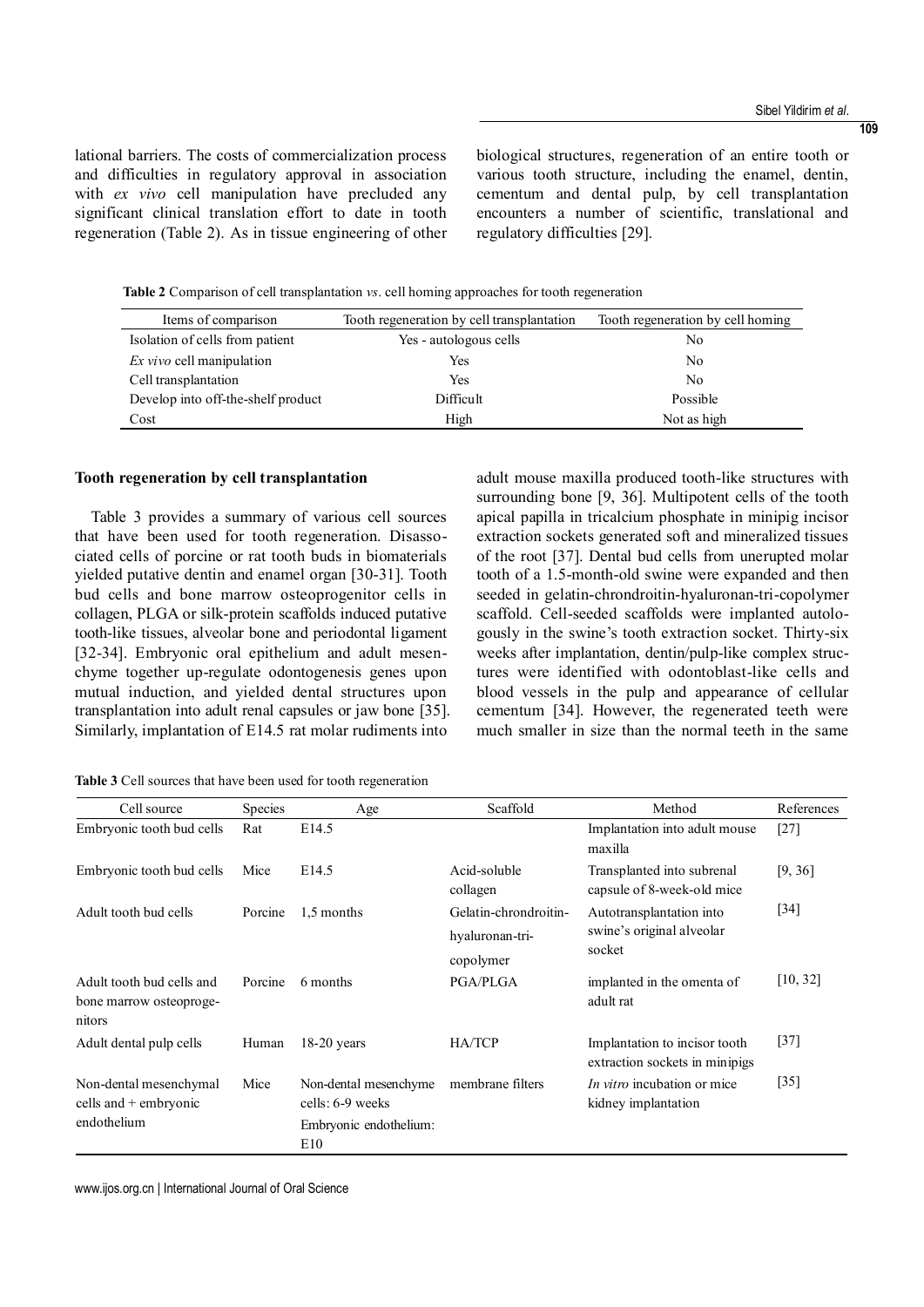host. E14.5 oral epithelium and dental mesenchyme were reconstituted in collagen gels and cultured *ex vivo* [27], and when implanted into the maxillary molar extraction sockets in 5-week-old mice, tooth morphogenesis took place and was followed by eruption into occlusion [28]. Several studies have begun to tackle an obligatory task of scale up towards human tooth size [38-39]. Thus, tooth regeneration by cell transplantation is a meritorious approach. However, there are hurdles in the translation of cell-delivery-based tooth regeneration into therapeutics. Autologous embryonic tooth germ cells are inaccessible for human applications [9, 27-28]. Xenogenic embryonic tooth germ cells (from nonhuman species) may elicit immunorejection and tooth dysmorphogenesis. Autologous postnatal tooth germ cells (*e.g.* third molars) or autologous dental pulp stem cells are of limited availability. Regardless of cell source, cell delivery for tooth regeneration, similar to cell-based therapies for other tissues, encounters translational barriers. Excessive costs of commercialization and difficulties in regulatory approval have precluded, to date, any significant clinical translation of tooth regeneration.

Dental pulp is a vascularized tissue encapsulated in highly mineralized structures including dentin, enamel and cementum, and maintains homeostasis of the tooth as a viable biological organ [40]. The overall health of the tooth is compromised upon dental pulp trauma or infections, frequently manifested as pulpitis. A typical endodontic treatment or root canal therapy for irreversible pulpitis is pulpectomy, involving pulp extirpation followed by root canal enlargement and obturation of root canal with gutta percha, a bioinert thermoplastic material. Despite reported clinical success, endodontically treated teeth become de-vitalized and brittle, susceptible to post-operative fracture and other complications including re-infections due to coronal leakage or microleakage [41]. A substantial amount of tooth structures including enamel and dentin is removed during endodontic treatment, potentially leading to post-treatment tooth fracture and trauma [41-42]. Endodontically treated teeth have lost pulpal sensation, and are deprived of the ability to detect secondary infections [42-43]. The complications of current endodontic treatment are inevitable because of pulp devitalization or the loss of the tooth's innate homeostasis and defense mechanisms.

Similar to tooth regeneration, existing effort in dental pulp regeneration has focused on cell transplantation [44-46]. Several reports have documented regeneration of dental pulp-like tissue *in vitro* or ectopically by transplantation of dental pulp stem cells [47-50]. Deciduous and adult dental pulp stem cells seeded in a self-assembling peptide-amphiphile hydrogel showed

distinctive behavior: greater proliferative rate for deciduous cells but greater osteogenic differentiation potential for adult cells [47-48]. Delivery of collagen scaffolds with dental pulp stem cells and dentin matrix protein-1 in dentin slices in mice led to ectopic formation of pulplike tissue [50]. Deciduous dental pulp stem/progenitor cells seeded in matrigel in 1.5-mm cross-sectional tooth slices regenerated vascular pulp-like tissue following ectopic implantation in SCID mice [51]. Similarly, stem/progenitor cells from apical papilla and dental pulp in root fragments yielded vascularized pulp-like tissue following ectopic implantation also in SCID mice [50]. Despite its scientific validity, dental pulp regeneration by dental pulp stem cells encounters clinical and commercialization hurdles. Pulpectomy, the most common endodontic treatment, involves extirpation of dental pulp, and therefore leaves no dental pulp stem cells in the same tooth for pulp regeneration. For a patient who requires endodontic treatment in a given tooth but has intact dentition otherwise, no healthy tooth is to be sacrificed for isolation of dental pulp stem cells. Even in patients whose autologous dental pulp stem cells can be harvested, *e.g*. from extracted wisdom teeth, clinical therapy of dental pulp regeneration is difficult to develop due to excessive costs including cell isolation, handling, storage, and shipping, *ex vivo* manipulation, immune rejection (for allogeneic cells), not to mention liabilities of potential contamination, pathogen transmission and tumorigenesis that may be associated with cell transplantation [52]. Regeneration of dental pulp is discussed in detail in Kim *et al*. [13].

A biomaterial tooth scaffold can be fabricated by 3D bioprinting (Figure 1). For a patient who needs to have a tooth extracted, anatomic form can be derived from CT or MRI scans of the contralateral tooth (if it is healthy) or published anatomic norms. Two-dimensional CT or MR images can be reconstructed to yield high resolution 3D shape and dimensions of the patient's tooth to be



**Figure 1** Biomaterial scaffold fabricated from the patient's tooth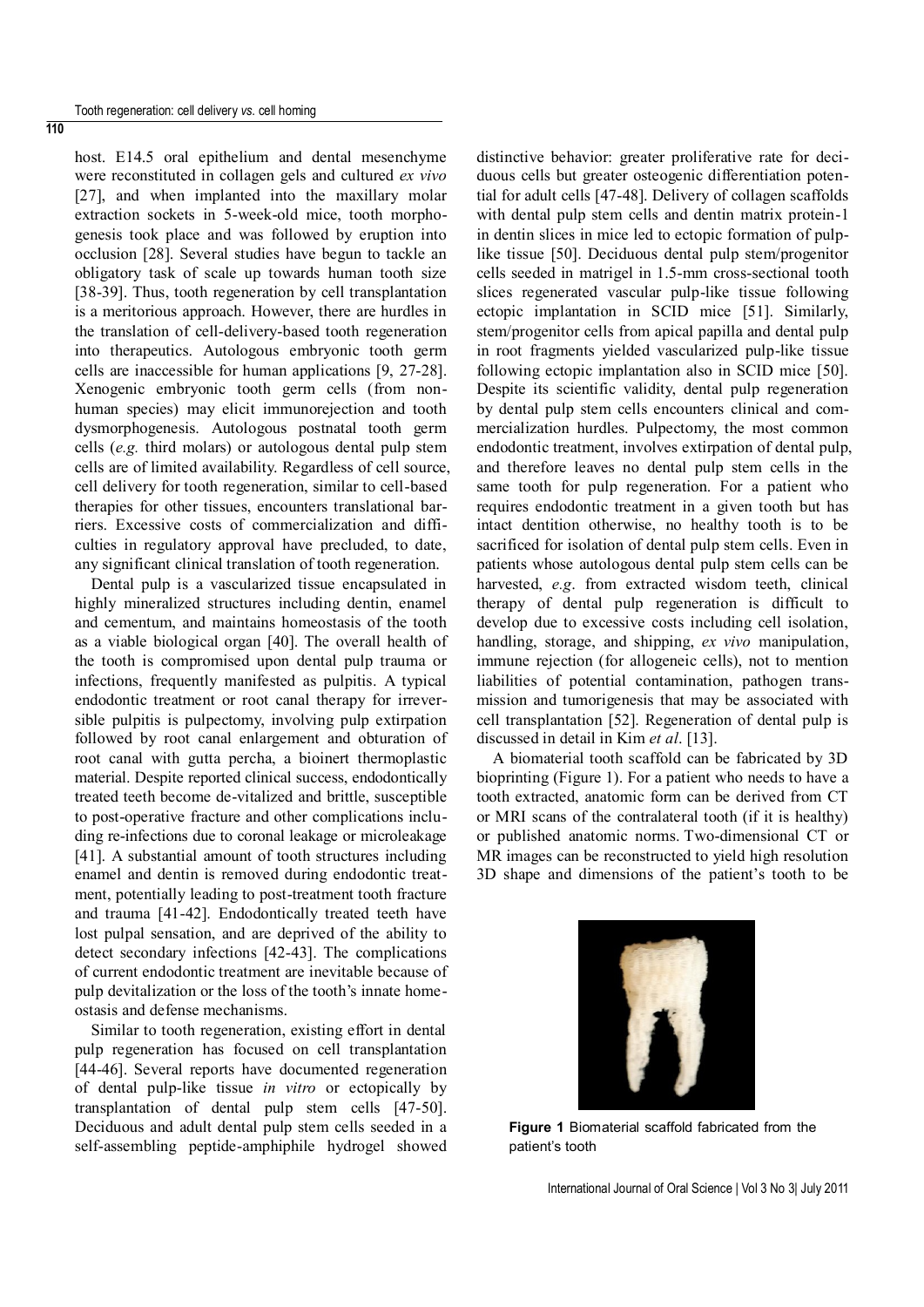extracted. The fabricated 3D tooth scaffold can be sterilized and shipped to the clinic within 2-3 days. Upon tooth extraction, the dentist implants the biomaterial tooth scaffold. In our report [12], a bio-root was regenerated within  $\sim$ 2 months. The advantage of this approach is that no stem cells need to be harvested or *ex vivo* manipulated.

#### **Tooth regeneration by cell homing**

As an initial attempt to regenerate teeth, we first fabricated an anatomically shaped and dimensioned scaffold from biomaterials, using our previously reported approach [53-54]. The dimensions of the permanent mandibular first molar were derived from textbook averages and therefore IRB exempt. Scaffolds with the shape of the human mandibular first molar (Figure 2A) were fabricated via 3D layer-by-layer apposition [54-55]. The composite consisted of 80% (*m*/*m*) polycaprolactone (PCL) and 20% (*m*/*m*) of hydroxyapatite (HA) (Sigma,

St. Louis, MO). PCL-HA was co-molten at 120 ℃ and dispensed through a 27-gauge metal nozzle to create repeating 3D microstrands (200 µm wall thickness) and interconnecting microchannels (dia: 200 µm) (Figure 2A).

All scaffolds were sterilized in ethylene oxide for 24 h. A blended cocktail of stromal derived factor 1 (SDF1)  $(100 \text{ ng} \cdot \text{mL}^{-1})$  and bone morphogenetic protein 7 (BMP7)  $(100 \text{ ng} \cdot \text{mL}^{-1})$  was adsorbed in 2 mg $\cdot \text{mL}^{-1}$  neutralized type Ⅰ collagen solution (all from R&D, Minneapolis, MN). SDF1 was selected for its effects to bind to CXCR4 receptors of multiple cell lineages including mesenchymal stem/progenitor cells [55-56]. BMP7 was selected for its effects on dental pulp cells, fibroblasts and osteoblasts in elaborating mineralization [57-58]. SDF1 and BMP7 doses were chosen from *in vivo* work [56, 59]. SDF1- and BMP7-loaded collagen solution was infused in scaffold's microchannels by micropippeting, and crosslinked at 37 ℃ for 1 h. Control scaffolds were infused with the same collagen gel but without growthfactor delivery.



**Figure 2** Tooth regeneration by cell homing. (**A**) A 3D biomaterials scaffold was fabricated by layer by layer fabrication *via* bioprinting. In a clinical setting, a patient's missing tooth can be reconstructed by multi-slice imaging using CT or MRI of the contralateral, normal tooth or from anatomic averages. Microchannels are built in the 3D biomaterial human tooth shaped scaffold and serve as conduits for cell recruitment and vascularization. (**B**) Harvest of human shaped tooth scaffold following 9-week *in vivo* implantation. (**C**) A rat shaped tooth scaffold was implanted to replace the rat lower incisor that was freshly extracted. (**D**) Harvest of regenerated tooth scaffold showed the formation of multiple dental tissues including newly formed alveolar bone (ab), periodontal ligament-like tissue (pdl), dentin-like tissue (d) and dental pulp-like tissue (dp) with blood vessels (arrows). Bar: 200 µm.

A total of 22 male Sprague-Dawley rats (12-week-old) were randomly divided equally into treatment and control groups (Charles River, NY). All rats were anesthetized by  $i.p.$  administration of ketamine  $(80 \text{ mg} \cdot \text{kg}^{-1})$  and xylazine  $(5 \text{ mg} \cdot \text{kg}^{-1})$ . A 2-cm incision was made in the dorsum. Human mandibular molar scaffolds were implanted in surgically created subcutaneous pouches followed by wound closure. The rat right mandibular central incisor was extracted with periotome, followed by implantation of the anatomically shaped mandibular

incisor scaffold [12] into the extraction socket. The flap was advanced for primary closure around the scaffold.

Nine weeks post-surgery, all rats were euthanized by pentobarbital overdose. The human shaped mandibular first molar scaffold was retrieved from the dorsum (Figure 2B). The rat incisor scaffolds were harvested with surrounding bone and native tooth structures (Figure 2C) (also *c.f.* [12]). All samples were fixed in 10% formalin, embedded in poly(methyl methacrylate) (PMMA), sectioned at 5-µm thickness for hematoxylin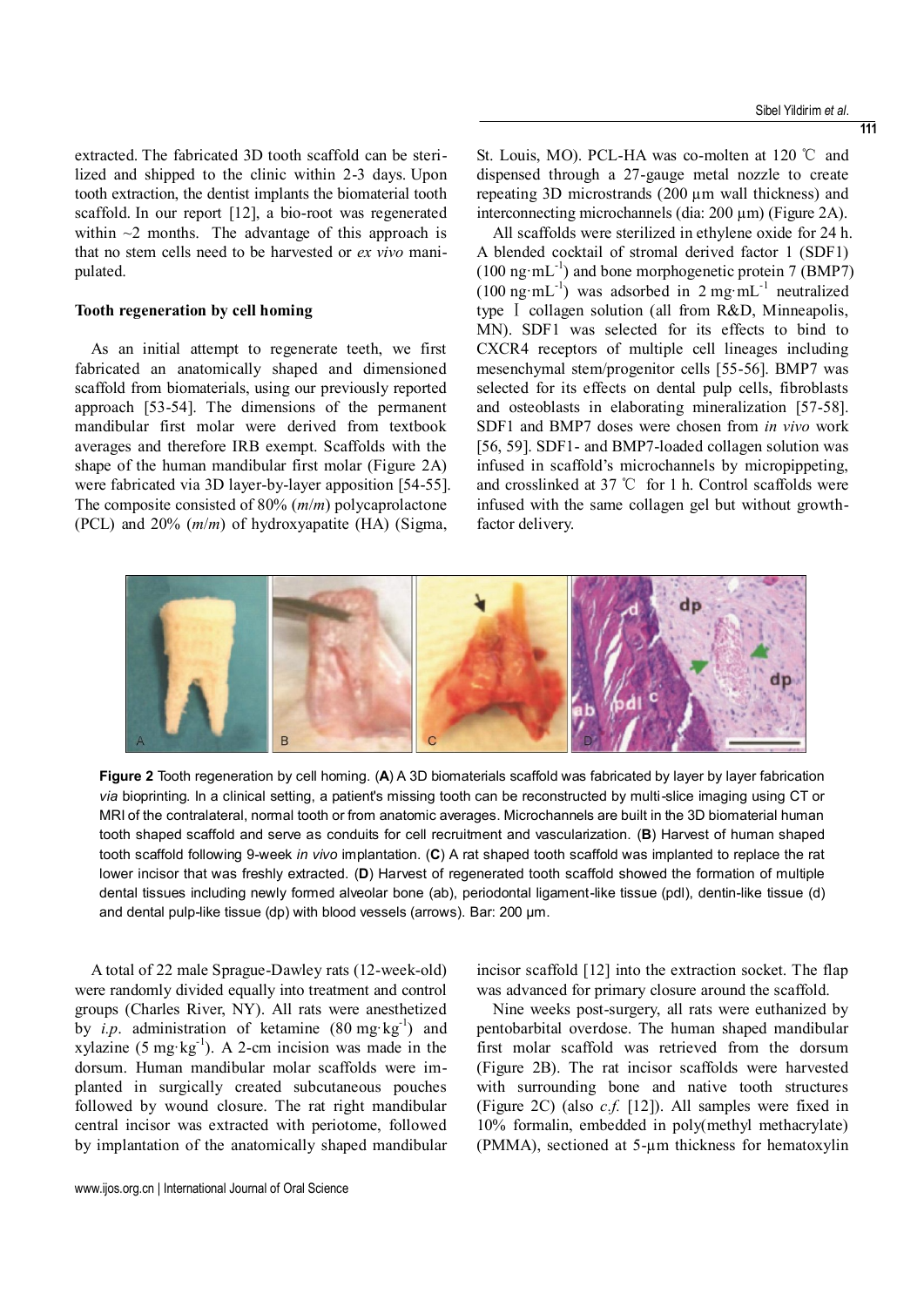and eosin (H&E) and von-Kossa (VK) staining (HSRL, Jackson, VA). PMMA was used because PCL-HA scaffolds cannot be de-mineralized for paraffin embedding. The average areal cell density and blood vessel numbers were quantified from the coronal, middle, and apical thirds of the rat incisor scaffolds and similarly of the human molar scaffolds by a blinded and calibrated examiner.

Microscopically, host cells populated scaffold's microchannels with growth-factor delivery (Figure 2D). Quantitatively, combined SDF1 and BMP7 delivery homed significantly more cells into the microchannels of the human molar scaffolds than without growth-factor delivery (*P*<0.01) [12]. Angiogenesis took place in microchannels with growth-factor delivery as exemplified in Figure 2D. Combined SDF1 and BMP7 delivery elaborated significantly more blood vessels than without growth-factor delivery (*P*<0.05) [12]. Scaffolds in the shape of the rat mandibular incisor integrated with surrounding tissue, showing tissue ingrowth into scaffold's microchannels (Figure 2D). It was not possible to separate the implanted scaffolds without physical damage to surrounding tissue. Microscopically, the scaffolds within the extraction sockets clearly showed multiple tissue phenotypes including the newly formed alveolar bone (ab) and newly formed dentin-like tissue (d) with a fibrous tissue interface that is reminiscent of the periodontal ligament (pdl) in between (Figure 2D). There were areas of irregular cementum-like tissue (c) that did not completely cover dentin-like tissue (Figure 2D). Dental pulp (dp)-like tissue was formed in scaffold's microchannels and was rich with angiogenesis (Figure 2D). Quantitatively, combined SDF1 and BMP7 delivery elaborated significantly more blood vessels than growthfactor-free group (*P*<0.05) [12].

Anatomically dimensioned tooth scaffolds were designed and 3D bioprinting was performed as follows: anatomic shape and dimensions of the rat mandibular central incisor and human mandibular first molar were derived from multiple slices of 2D laser scanning of extracted rat incisor and mandibular first molar. The anatomical contour of an extracted rat mandibular central incisor and human mandibular first molar was acquired from computed tomography scans and manipulated using computer aided design software (Rhinoceros, McNeel, Seattle, WA) for 3D reconstruction. Engineering parameters were used to fabricate a composite polymer scaffold per our prior methods [53-54]. Scaffolds with the shape of the human mandibular first molar (Figure 2A, 2B) were fabricated *via* 3D layer-by-layer apposition [53-54]. The composite consisted of 80% (*m*/*m*) polycaprolactone (PCL) and 20% (*m*/*m*) of hydroxy-

apatite (HA) (Sigma, St. Louis, MO). PCL-HA was comolten at 120 ℃ and dispensed through a 27-gauge metal nozzle to create repeating 3D microstrands (20 µm wall thickness) and interconnecting microchannels (diameter:  $200 \mu m$ ) (Figure 2A).

SDF1 is chemotactic and anti-apoptotic for bone marrow stem/progenitor cells and endothelial cells [55]. SDF1's role to elaborate angiogenesis is likely of paramount importance because stem/progenitor cells usually derive from *via* blood vessels or perivascular cells. Neovascularization in engineered teeth plays an important role in tissue survival, and promotes cell growth and mineralization [60]. SDF1 has effects to bind to CXCR4 receptors of multiple cell lineages including mesenchymal stem/progenitor cells. It binds to CXCR4, a chemokine receptor for endothelial cells and bone marrow stem/ progenitor cells [55-56]. As an another cell homing factor BMP7 was chosen because it plays a key role in the differentiation of mesenchymal cells into osteoblasts [61]. BMP7 has many effects on dental pulp cells, fibroblasts and osteoblasts in elaborating mineralization [58-59]. BMP7 plays a key role in the differentiation of mesenchymal cells into osteoblasts [61] triggering the phosphorylation of SMAD1 and SMAD5, which in turn induces the transcription of many osteogenic/odontogenic genes [62].

Along with variety of animal models, clinical trials investigating long bone applications have also provided supportive evidence for the use of BMP7 in the treatment of open many fractures and atrophic nonunions as well as in spinal fusion. BMP7 doses for cell homing approach for tooth regeneration were chosen from the promising therapeutic potential for this molecule from the positive clinical data [59]. SDF1 dose was chosen from an *in vivo* work showing SDF1 is induced in the periosteum of injured bone and promotes endochondral bone repair [56].

These findings represent the first report of the regeneration of tooth-like structures *in vivo* without cell delivery, and may provide a clinically translatable approach. Interconnecting microchannels (diameter:  $200 \mu m$ ) were constructed as conduits within anatomically correct scaffolds to allow the homing of host endogenous cells and angiogenesis. Upon *in vivo* implantation, a putative periodontal ligament and new bone formed at the scaffold's interface with native alveolar bone. Remarkably, cell homing mediated by a cocktail of SDF1 and BMP7 recruited not only more cells, but also elaborated more vasculature throughout the scaffold's microchannels than without growth-factor delivery.

Cell homing offers an alternative, especially regarding clinical translation, to previous meritorious methods of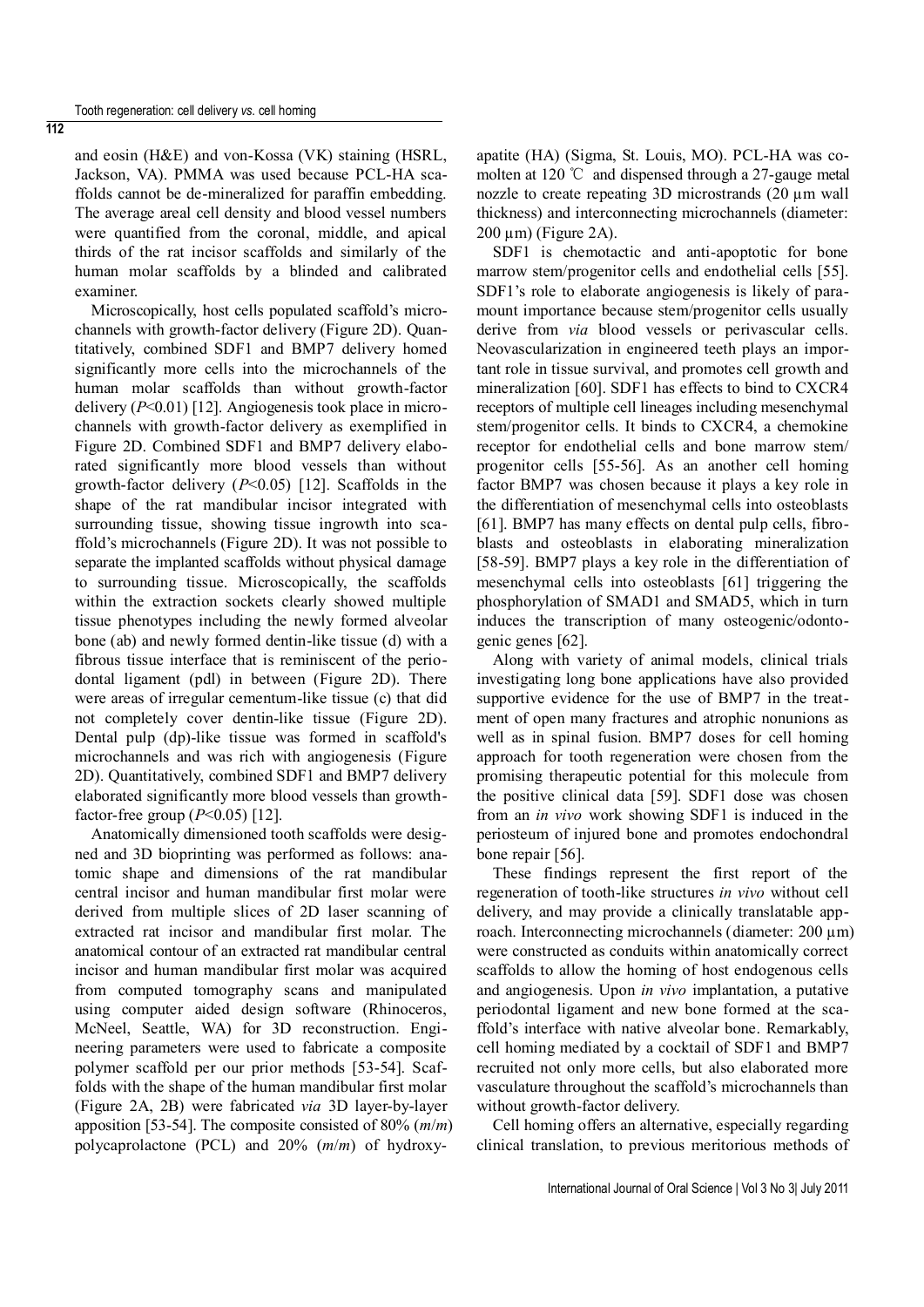tooth regeneration by cell transplantation. The omission of cell isolation and *ex vivo* cell manipulation accelerates regulatory, commercialization and clinical processes [63]. The cost of cell-homing-based tooth regeneration is not anticipated to be as robust as cell delivery with regard to both commercialization process and as a treatment cost to the patient. Cell homing is an under-recognized approach in tissue regeneration [52]. Here, all cells in growth-factor delivery or growth-factor-free scaffolds are host derived endogenous cells. Tissue genesis requires condensation of sufficient cells of correct lineages [9, 64]. The observed putative periodontal ligament and adjacent, newly formed bone suggest the potential of combined delivery of SDF1 and BMP7 to recruit multiple cell lineages. Additional growth factors may constitute an optimal conglomerate that is yet to be unveiled for tooth regeneration.

SDF1 is chemotactic and anti-apoptotic for bone marrow stem/progenitor cells and endothelial cells [55]. Our data show not only more homed cells, but also more vasculature upon combined SDF1 and BMP7 delivery. SDF1 binds to CXCR4, a chemokine receptor for endothelial cells and bone marrow stem/progenitor cells [55-56]. Here, SDF1 likely has homed mesenchymal and endothelial stem/progenitor cells in alveolar bone into the porous tooth scaffolds in the rat jaw bone, and connective tissue progenitor cells in the dorsal subcutaneous tissue [65-67]. On the other hand, BMP7 likely is responsible for the ectopic mineralization in the dorsum and, importantly, newly formed bone in scaffold's interface in tooth extraction socket.

The present scaffold design represents the first anatomically dimensioned tooth scaffolds, and a variation from previous approaches in tooth regeneration by relying primarily on soft materials such as collagen gel, silk or PLGA [9, 28, 30]. PCL-HA composite offers mechanical stiffness that is suitable for load-bearing [69]. Among rapid prototyping methods, 3D bioprinting offers the advantage of precise control of pore size, porosity, permeability, stiffness and interconnectivity as well as anatomic dimensions [53, 68]. Clinically, the patient's healthy, contra-lateral tooth form can be imaged by CT or MR, and then fed to a computer-aided design and a bioprinter to generate 3D scaffolds. Anatomically dimensioned scaffolds can either be patient-specific or of generic sizes, and made available as off-the-shelf implants in dental offices.

The present study, being the first of its kind for *de novo* formation of tooth-like tissues by cell homing, is not without limitations. All *in vivo* harvested samples were embedded in PMMA, because PCL-HA cannot be decalcified for paraffin embedding. PMMA embedding

**113**

disallows immunoblotting by antibodies. Our ongoing work attempts to further characterize regenerated tissues by various imaging modalities. The regenerated mandibular incisor-like structure was mostly the root with a portion of sub-occlusal crown. We suggest that a regenerated tooth is biological primarily because of its root, rather than the crown that can be readily restored with a clinical crown anchorable to a biologically regenerated root.

# **Tooth regeneration: future directions**

The doctrine of cells, biomaterial scaffolds and signaling molecules has been the guiding principle in tissue engineering. Given the vast diversity of tissues that are being regenerated, it is difficult to conceive that one doctrine would govern all. In tooth regeneration, the doctrine of cells, biomaterial scaffolds and signaling molecules is considered below:

#### *Cells*

- Embryonic tooth bud cells are not accessible as an autologous cell source for tooth regeneration in human.
- Allogeneic (human) embryonic tooth bud cells are associated with ethic issues and limited availability
- Xenogenic embryonic tooth bud cells may lead to dysmorphogenesis of regenerated teeth, even if it is applicable to humans.

 Adult stem/progenitor cells from the third molar (wisdom tooth) or extracted teeth, per current practice, will need to be expanded *ex vivo*, manipulated and then transplanted into the patient, leading to unbearable cost, potential pathogen contamination and tumorigenesis of long-term manipulated cells.

 Cells are indeed required for tooth regeneration; however, cells do not necessarily need to be transplanted. Tooth regeneration by cell homing is an under-explored approach and deserves to be further studied [12-13].

### *Scaffolds*

- Biomaterial scaffolds are likely indispensible for tooth regeneration. A tooth is a biological organ but also a structural material that withstand mechanical forces in mastication.
- Ideal scaffolds for tooth regeneration should allow functionality of multiple cell types including odontoblasts, cementoblasts, pulp fibroblasts, vascular cells and/or neural endings, and potentially ameloblasts.
- Ideal scaffolds for tooth regeneration must be clinically viable, *i.e.* easy to handle up to the point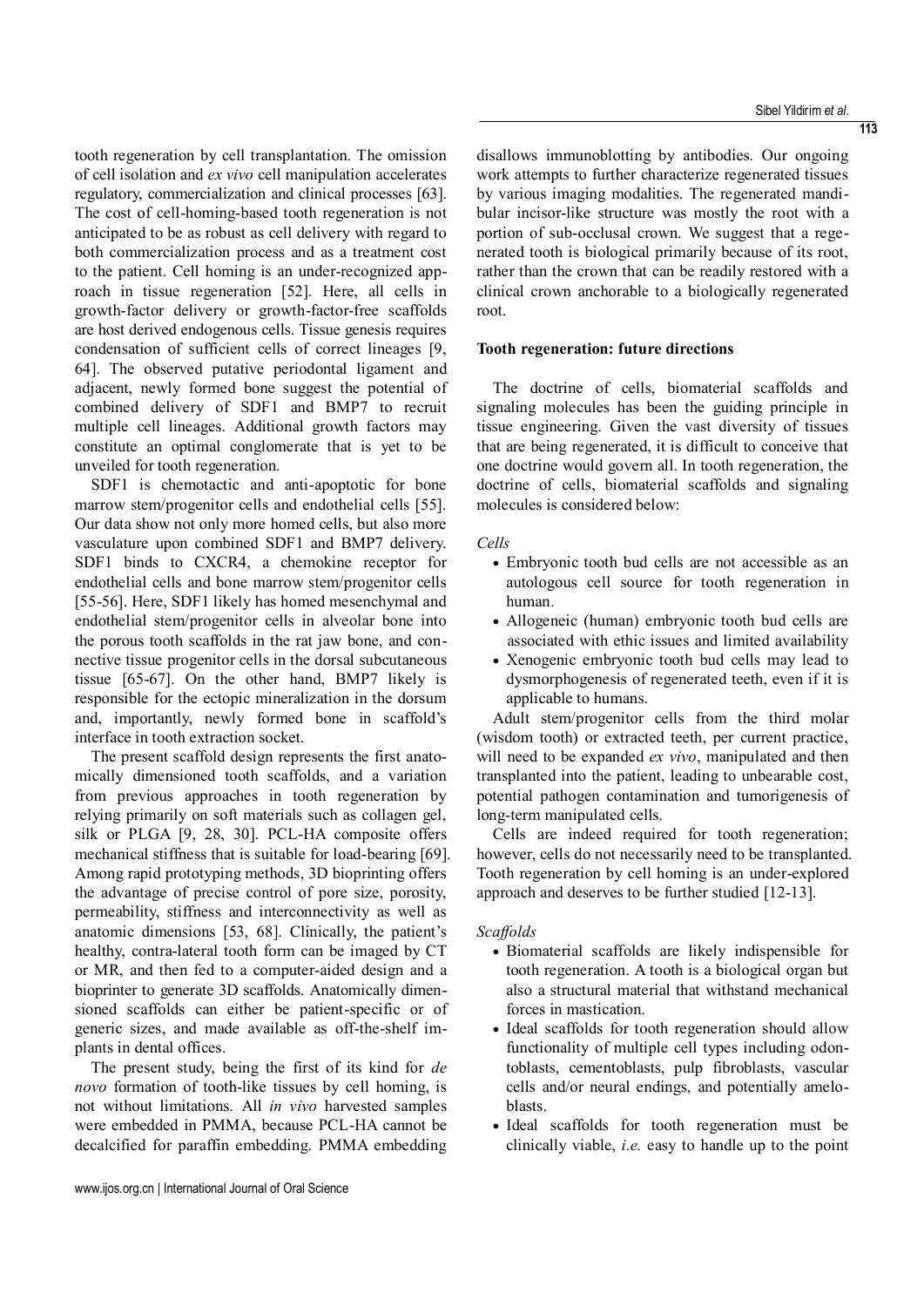of a turn-key approach, can be readily sterilized and with a reasonably long shelf life.

- Ideal scaffolds for tooth regeneration should be biocompatible, non-toxic and may need to undergo biologically safe degradation.
- Either native or synthetic polymers, or a hybrid, are valid choices as scaffolding materials for tooth regeneration.

## *Signaling molecules*

**114**

- If biomaterial scaffolds are sufficient to recruit cells for tooth regeneration, signaling molecules are not needed.
- In our proof of concept study, SDF1 and BMP7 are capable of elaborating mineralization and induce the formation of multiple periodontal tissues including the periodontal ligament and newly formed alveolar bone.
- There is a need to determine the minimally needed signaling molecule(s) that is necessary for regeneration of tooth structures.

In summary, progress has been made to regenerate teeth with both cell transplantation and cell homing approaches (Table 2). One of the pivotal issues in tooth regeneration is to devise clinically translatable approaches that are not cost-prohibitive and can translate into therapies for patients who cannot afford or do not have access to dental implants. Costs for development of cell homing approaches for tooth regeneration are anticipated not as substantial as for tooth regeneration by cell transplantation. Molecular cues can be packaged and made available off-the-shelf in devices for tooth regeneration. In contrast, cell transplantation relies on costly procedures including procurement, *ex vivo* processing, potential cryopreservation, packaging, shipping, handling, and re-implantation into the patient. Thus, tooth regeneration by cell homing may provide tangible pathways towards clinical translation.

## **Acknowledgements**

We thank M. Diggs, F. Guo and J. Melendez for technical and administrative assistance. This research was supported by RC2DE020767 from the National Institute of Dental and Craniofacial Research (NIDCR), the National Institutes of Health (NIH).

## **References**

- 1 Poole D. *Structural and chemical organization of teeth*. New York: Academic Press, 1967.
- 2 Cuozzo FP, Sauther ML. Tooth loss, survival, and resource

use in wild ring-tailed lemurs (Lemur catta): implications for inferring conspecific care in fossil hominids. *J Hum Evol* 2004; **46**: 623–631.

- 3 Pihlstrom BL, Michalowicz BS, Johnson NW. Periodontal diseases. *Lancet* 2005; **366**: 1809–1820.
- 4 Sonoki K, Takata Y, Ansai T, *et al*. Number of teeth and serum lipid peroxide in 85-year-olds. *Community Dent Health* 2008; **25**: 243–247.
- 5 Ostberg AL, Nyholm M, Gullberg B, Råstam L, Lindblad U. Tooth loss and obesity in a defined Swedish population. *Scand J Public Health* 2009; **37**: 427–433.
- 6 Jung SH, Ryu JI, Jung DB. Association of total tooth loss with socio-behavioural health indicators in Korean elderly. *J Oral Rehabil* 2010; doi: 10.1111/j.1365-2842.2010.02178.x. [Epub ahead of print].
- 7 Polzer I, Schimmel M, Müller F, Biffar R. Edentulism as part of the general health problems of elderly adults. *Int Dent J* 2010; **60**: 143–155.
- 8 Ferreira CF, Magini RS, Sharpe PT. Biological tooth replacement and repair. *J Oral Rehabil* 2007; **34**: 933–939.
- 9 Modino SA, Sharpe PT. Tissue engineering of teeth using adult stem cells. *Arch Oral Biol* 2005; **50**: 255–258.
- 10 Young CS, Abukawa H, Asrican R, *et al*. Tissue-engineered hybrid tooth and bone. *Tissue Eng* 2005; **11**: 1599–1610.
- 11 Mao JJ, Giannobile WV, Helms JA, *et al*. Craniofacial tissue engineering by stem cells. *J Dent Res* 2006; **85**: 966–979.
- 12 Kim K, Lee CH, Kim BK, Mao JJ. Anatomically shaped tooth and periodontal regeneration by cell homing. *J Dent Res* 2010; **89**: 842–847.
- 13 Kim JY, Xin X, Moioli EK, *et al*. Regeneration of dental-pulp-like tissue by chemotaxis-induced cell homing. *Tissue Eng Part A* 2010; **16**: 3023–3031.
- 14 Thesleff I, Järvinen E, Suomalainen M. Affecting tooth morphology and renewal by fine-tuning the signals mediating cell and tissue interactions. *Novartis Found Symp* 2007; **284**: 142–163.
- 15 Golub EE. Role of matrix vesicles in biomineralization. *Biochim Biophys Acta* 2009; **1790**: 1592–1598.
- 16 Huang GT. Pulp and dentin tissue engineering and regeneration: current progress. *Regen Med* 2009; **4**: 697–707.
- 17 Zeichner-David M. Regeneration of periodontal tissues: cementogenesis revisited. *Periodontol 2000* 2006; **41**: 196– 217.
- 18 Foster BL, Popowics TE, Fong HK, Somerman MJ. Advances in defining regulators of cementum development and periodontal regeneration. *Curr Top Dev Biol* 2007; **78**: 47–126.
- 19 Cooke JW, Sarment DP, Whitesman LA, *et al*. Effect of rhPDGF-BB delivery on mediators of periodontal wound repair. *Tissue Eng* 2006; **12**: 1441–1450.
- 20 Lin NH, Gronthos S, Mark Bartold P. Stem cells and future periodontal regeneration. *Periodontol 2000* 2009; **51**: 239– 251.

International Journal of Oral Science | Vol 3 No 3| July 2011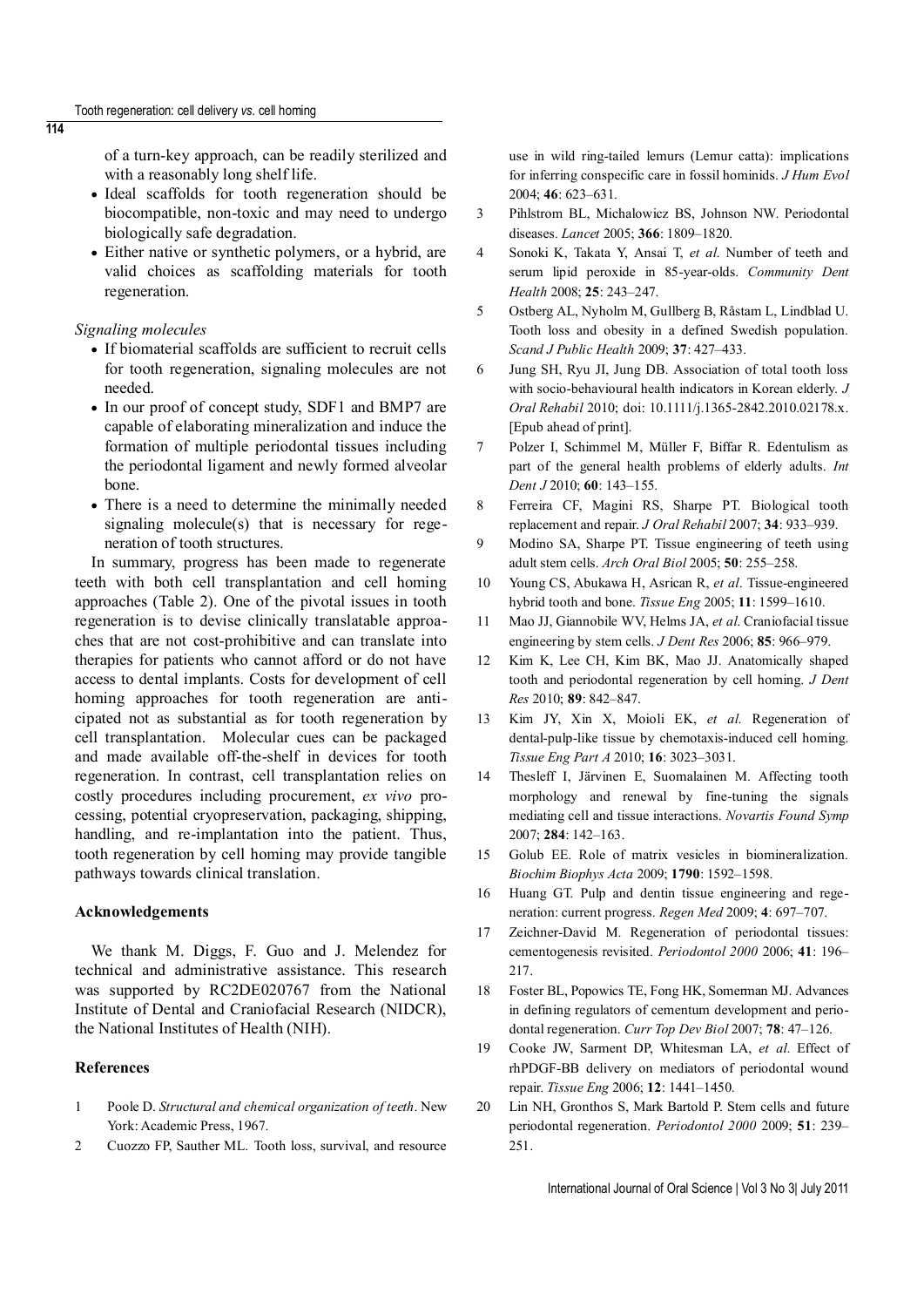- 21 Pellegrini G, Seol YJ, Gruber R, Giannobile WV. Pre-clinical models for oral and periodontal reconstructive therapies. *J Dent Res* 2009; **88**: 1065–1076.
- 22 Somerman M. Growth factors and periodontal engineering: where next? *J Dent Res* 2011; **90**: 7–8.
- 23 Huang Z, Sargeant TD, Hulvat JF, *et al*. Bioactive nanofibers instruct cells to proliferate and differentiate during enamel regeneration. *J Bone Miner Res* 2008; **23**: 1995– 2006.
- 24 Palmer LC, Newcomb CJ, Kaltz SR, Spoerke ED, Stupp SI. Biomimetic systems for hydroxyapatite mineralization inspired by bone and enamel. *Chem Rev* 2008; **108**: 4754– 4783.
- 25 Zhang J, Jiang D, Zhang J, Lin Q, Huang Z. Synthesis of dental enamel-like hydroxyapatite through solution mediated solid-state conversion. *Langmuir* 2010; **26**: 2989–2994.
- 26 Langer R, Vacanti JP. Tissue engineering. *Science* 1993; **260**: 920–926.
- 27 Nakao K, Morita R, Saji Y, *et al*. The development of a bioengineered organ germ method. *Nat Methods* 2007; **4**: 227–230.
- 28 Ikeda E, Morita R, Nakao K, *et al*. Fully functional bioengineered tooth replacement as an organ replacement therapy. *Proc Natl Acad Sci U S A* 2009; **106**: 13475–13480.
- 29 Mao JJ, Vunjak-Novakovic G, Mikos AG, Atala A. *Translational approaches in tissue engineering and regenerative medicine*. Boston: Artech House, 2008.
- 30 Young CS, Terada S, Vacanti JP, *et al*. Tissue engineering of complex tooth structures on biodegradable polymer scaffolds. *J Dent Res* 2002; **81**: 695–700.
- 31 Duailibi MT, Duailibi SE, Young CS, *et al*. Bioengineered teeth from cultured rat tooth bud cells. *J Dent Res* 2004; **83**: 523–528.
- 32 Young CS, Kim SW, Qin C, *et al*. Developmental analysis and computer modelling of bioengineered teeth. *Arch Oral Biol* 2005; **50**: 259–265.
- 33 Duailibi SE, Duailibi MT, Zhang W, *et al*. Bioengineered dental tissues grown in the rat jaw. *J Dent Res* 2008; **87**: 745–750.
- 34 Kuo TF, Huang AT, Chang HH, *et al*. Regeneration of dentin-pulp complex with cementum and periodontal ligament formation using dental bud cells in gelatin-chondroitinhyaluronan tri-copolymer scaffold in swine. *J Biomed Mater Res A* 2008; **86**: 1062–1068.
- 35 Ohazama A, Modino SA, Miletich I, Sharpe PT. Stemcell-based tissue engineering of murine teeth. *J Dent Res* 2004; **83**: 518–522.
- 36 Mantesso A, Sharpe P. Dental stem cells for tooth regeneration and repair. *Expert Opin Biol Ther* 2009; **9**: 1143–1154.
- 37 Sonoyama W, Liu Y, Fang D, *et al*. Mesenchymal stem cell-mediated functional tooth regeneration in swine. *PLoS*

www.ijos.org.cn | International Journal of Oral Science

*One* 2006; **1**: e79.

- 38 Xu WP, Zhang W, Asrican R, *et al*. Accurately shaped tooth bud cell-derived mineralized tissue formation on silk scaffolds. *Tissue Eng Part A* 2008; **14**: 549–557.
- 39 Abukawa H, Zhang W, Young CS, *et al*. Reconstructing mandibular defects using autologous tissue-engineered tooth and bone constructs. *J Oral Maxillofac Surg* 2009; **67**: 335– 347.
- 40 Ten Cate AR. *Oral Histology*. 5th Edition. St. Louis: Mosby, 1998.
- 41 Dammaschke T, Steven D, Kaup M, Ott KH. Long-term survival of root-canal-treated teeth: a retrospective study over 10 years. *J Endod* 2003; **29**: 638–643.
- 42 Andreasen JO, Farik B, Munksgaard EC. Long-term calcium hydroxide as a root canal dressing may increase risk of root fracture. *Dent Traumatol* 2002; **18**: 134–137.
- 43 Caplan DJ, Cai J, Yin G, White BA. Root canal filled versus non-root canal filled teeth: a retrospective comparison of survival times. *J Public Health Dent* 2005; **65**: 90–96.
- 44 Murray PE, Garcia-Godoy F, Hargreaves KM. Regenerative endodontics: a review of current status and a call for action. *J Endod* 2007; **33**: 377–390.
- 45 Sloan AJ, Smith AJ. Stem cells and the dental pulp: potential roles in dentine regeneration and repair. *Oral Dis* 2007; **13**: 151–157.
- 46 Hargreaves KM, Giesler T, Henry M, Wang Y. Regeneration potential of the young permanent tooth: what does the future hold? *J Endod* 2008; **34**: S51–S56.
- 47 Galler KM, Cavender A, Yuwono V, *et al*. Self-assembling peptide amphiphile nanofibers as a scaffold for dental stem cells. *Tissue Eng Part A* 2008; **14**: 2051–2058.
- 48 Gotlieb EL, Murray PE, Namerow KN, Kuttler S, Garcia-Godoy F. An ultrastructural investigation of tissue-engineered pulp constructs implanted within endodontically treated teeth. *J Am Dent Assoc* 2008; **139**: 457–465.
- 49 Prescott RS, Alsanea R, Fayad MI, *et al*. *In vivo* generation of dental pulp-like tissue by using dental pulp stem cells, a collagen scaffold, and dentin matrix protein 1 after subcutaneous transplantation in mice. *J Endod* 2008; **34**: 421– 426.
- 50 Huang GT, Yamaza T, Shea LD, et al. Stem/progenitor cell-mediated *de novo* regeneration of dental pulp with newly deposited continuous layer of dentin in an *in vivo* model. *Tissue Eng Part A* 2010; **16**: 605–615.
- 51 Cordeiro MM, Dong Z, Kaneko T, *et al*. Dental pulp tissue engineering with stem cells from exfoliated deciduous teeth. *J Endod* 2008; **34** :962–969.
- 52 Mao JJ, Stosich MS, Moioli EK, *et al*. Facial reconstruction by biosurgery: cell transplantation versus cell homing. *Tissue Eng Part B Rev* 2010; **16**: 257–262.
- 53 Lee CH, Marion NW, Hollister S, Mao JJ. Tissue formation and vascularization in anatomically shaped human joint